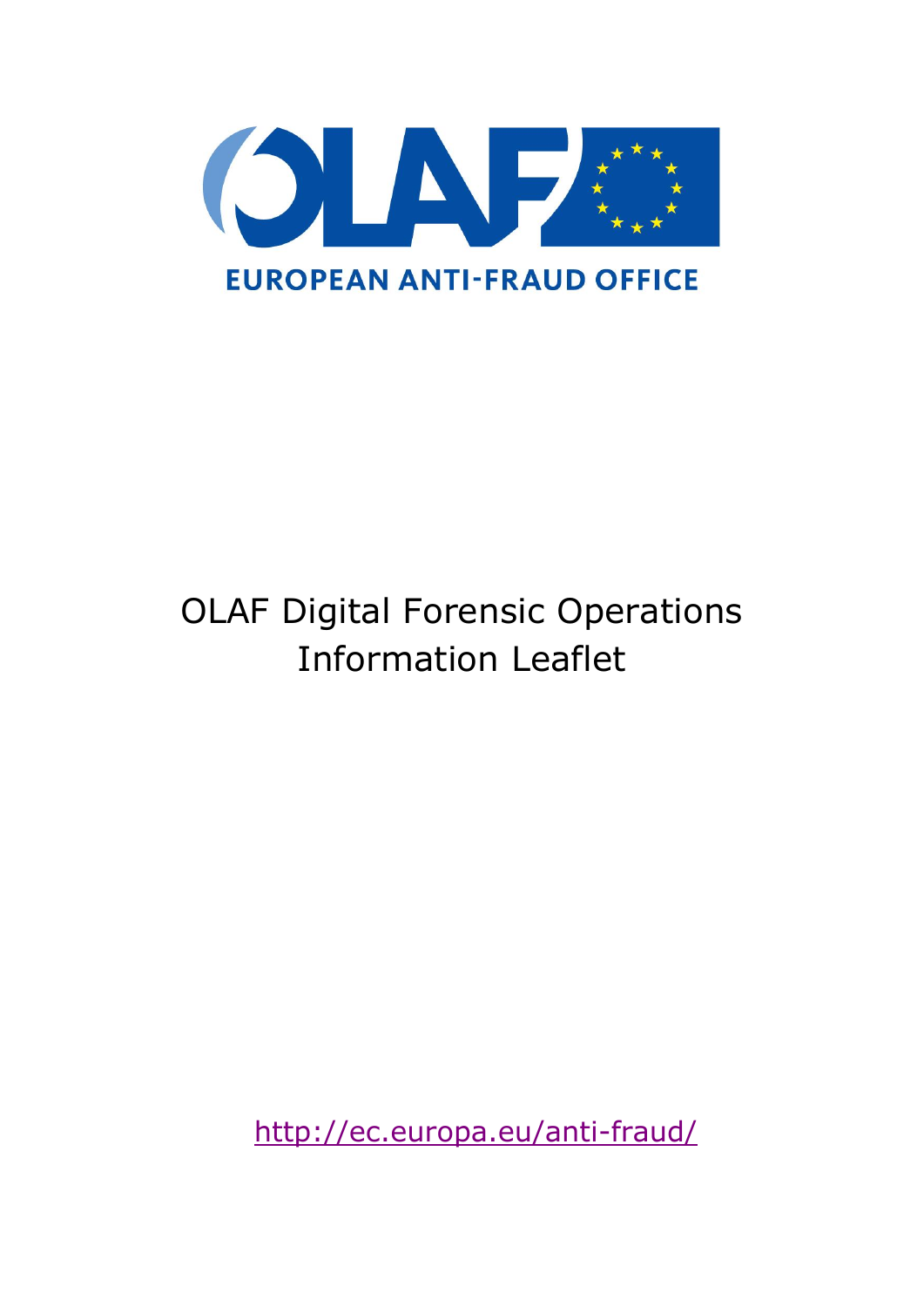# **What is a digital forensic operation?**

A digital forensic operation is a technological inspection, acquisition, and examination of digital media and/or their contents, carried out by OLAF Digital Evidence Specialists (DES) using forensic equipment and software tools. The objective is to locate, identify, collect and/or acquire data which may be relevant to an investigation, and may be used as evidence in administrative, disciplinary and judicial procedures. Data which have not been forensically copied by OLAF may also be collected during such an operation.

## **What is OLAF's legal basis for conducting a digital forensic operation in internal investigations?**

Article 4 of Regulation (EU, Euratom) 883/2013 empowers OLAF to take a copy of, and obtain extracts from any document or the contents of any data medium held by the institutions, bodies, offices and agencies, and if necessary, assume custody of such documents or data to ensure that there is no danger of their disappearance. All officials, other servants, members of institutions or bodies, heads of offices or agencies, or staff members have a duty to cooperate fully with OLAF. It also empowers OLAF to obtain access to information relevant to the matter under internal investigation at the premises of economic operators under the same rules and conditions as provided for in its Article 3.

#### **What is OLAF's legal basis for conducting a digital forensic operation in external investigations?**

Articles 3 of Regulation (EU, Euratom) 883/2013, empowers OLAF to have access, to all information and documentation held by economic operators, including computer data, necessary for the proper conduct of the inspection. It also empowers OLAF to access any relevant information and data, irrespective of the medium on which it is stored, held by the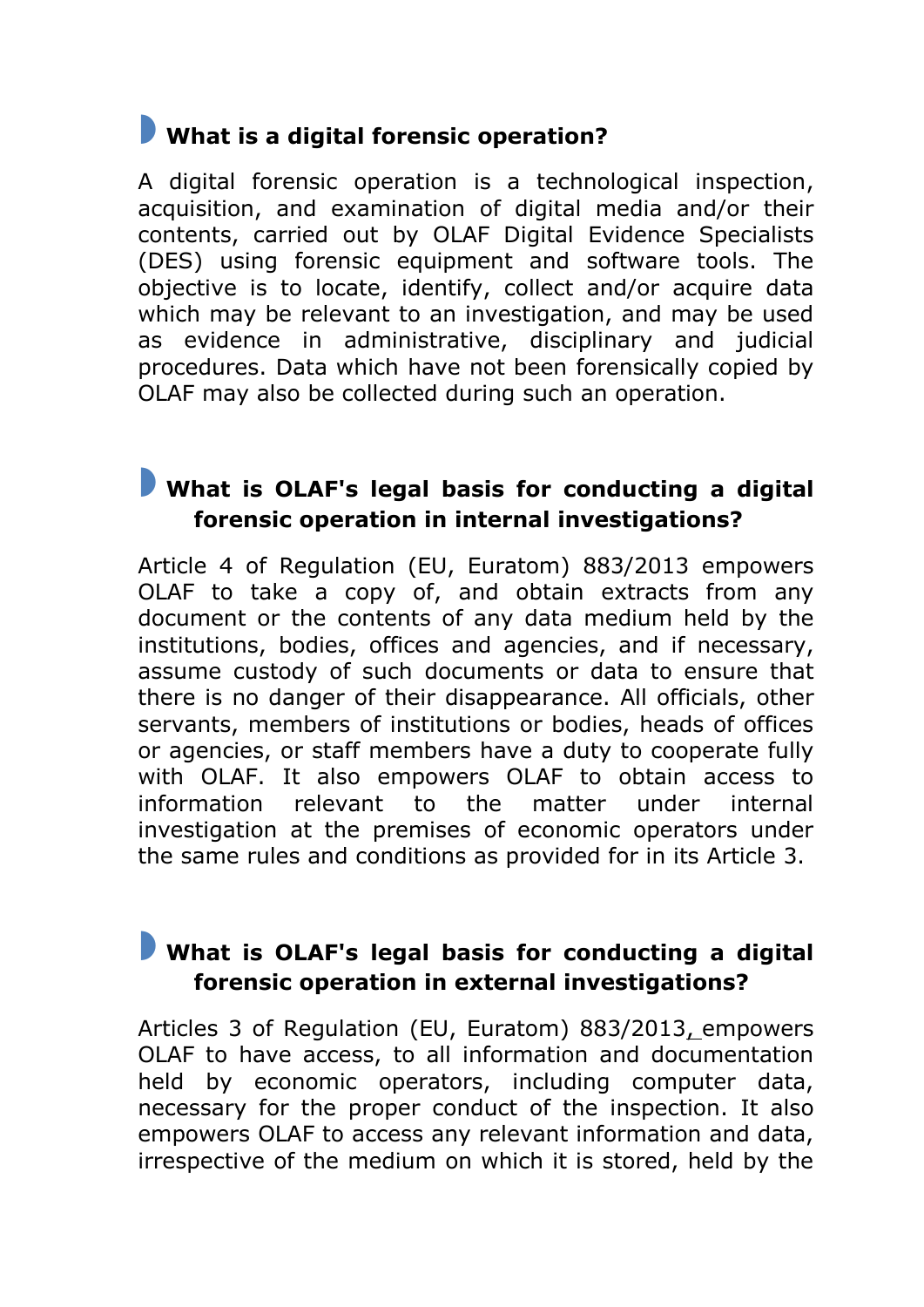institutions, bodies, offices and agencies, connected with the matter under investigation. Other sector specific provisions may also apply.

# **What if my digital device contains personal data not relevant to the investigation?**

Digital forensic operations will respect the principles of legitimacy, necessity, and proportionality in the context of the investigation. OLAF investigators are empowered to assume custody of /forensically acquire data from the electronic devices or media which they have identified as potentially relevant to the investigation, even if they contain personal data which are not relevant. However, as explained below, OLAF will access and only further process the data which are relevant to the investigation.

## **What procedures will be followed during the digital forensic operation?**

OLAF's procedures are specified in the Guidelines on Digital Forensic Procedures, which are available on the OLAF Europa site (http://ec.europa.eu/anti fraud). In brief, they are the following:

- $\triangleright$  The OLAF investigator will provide you with a copy of the Investigation Authority, which has been signed by OLAF's Director General or a Director by delegation, and with a copy of this leaflet.
- $\triangleright$  The OLAF DES will take photographs and make an inventory of the devices/media that will be subject to the digital forensic operation.
- > The OLAF DES will create a digital forensic copy (a "forensic image") of the data, which is stored in binary format with a unique hash value, which guarantees the integrity of the copy while respecting the integrity of the digital medium and the data thereon.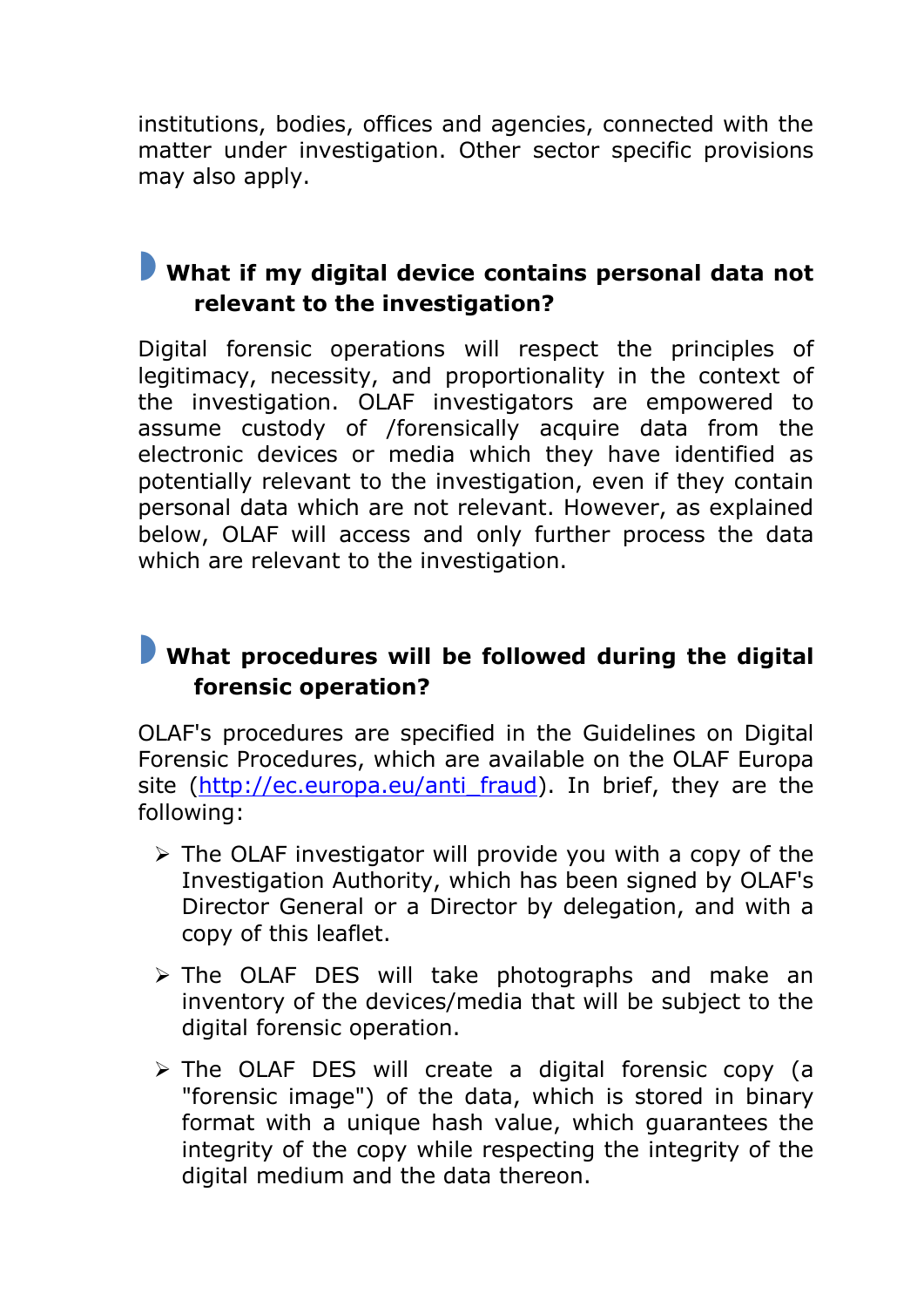- $\triangleright$  If, for technical reasons, it is not possible to make a digital forensic copy, the DES may instead assume custody of the electronic device/medium or make a partial copy of the data.
- $\triangleright$  The DES will draw up a Digital Forensic Operation Report documenting all activities relating to the access, acquisition, collection and storage of the data. All persons actively involved in the Digital Forensic Operation, including officials of national authorities, will be listed. The report shall be signed by the DES who carried out the Digital Forensic Operation and if applicable by the on-site technical staff that assisted OLAF staff in the execution of their duties. The report will be placed in the OLAF case file, and you will receive a copy of the report.

#### **What will OLAF do with the data which have been acquired / collected?**

- $\triangleright$  OLAF will securely store the data.
- $\triangleright$  Any data relevant to the investigation will be identified by keyword searches and other search methods. Only these data will be placed in the case file.
- $\triangleright$  Upon completion of the examination, the DES will prepare a report and place it in the case file.
- $\triangleright$  OLAF will retain the data for a maximum of 15 years after the closure of the investigation.
- $\triangleright$  Where potentially relevant in a subsequent investigation, the data may be re-acquired for that investigation. Should that occur, you will be informed of the date and place of the re-acquisition.